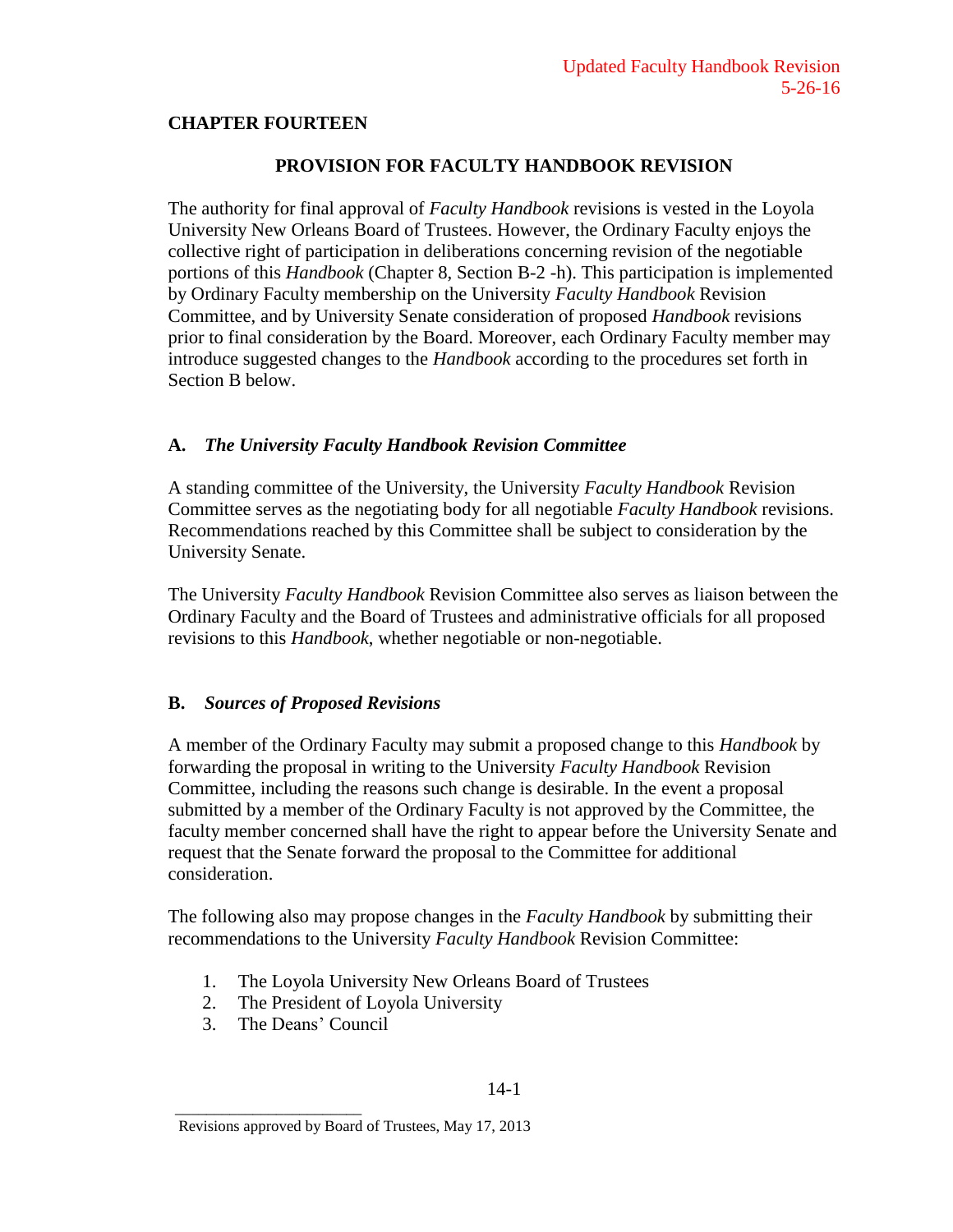- 4. The University Senate
- 5. The College Assemblies

# **C.** *Procedure for Negotiated Handbook Revisions*

The University *Faculty Handbook* Revision Committee shall meet as soon as practicable after receipt of a proposed revision. The Committee shall give careful and thorough consideration to each proposal submitted, and shall, when appropriate, gather outside materials or hear witnesses before deciding an issue.

If the University *Faculty Handbook* Revision Committee recommends a revision, it shall be forwarded to the University Senate for consideration. The Senate shall have the right to express its view regarding all proposed revisions before final acceptance or rejection by the Board of Trustees, provided the Senate gives timely consideration to proposed revisions. In those instances where early consideration by the Board is anticipated, the Senate shall be notified of a deadline, if any, for Board consideration of a proposal, to allow the Senate adequate opportunity for consideration of the proposal.

If there are, within the Committee, divergent views on a proposed revision which cannot be resolved by negotiation, each group shall have the right to draft proposals independently and to present these proposals to the Board of Trustees, provided each group first presents its proposal in final form to the opposing group in sufficient time to allow consideration of each proposal by each group. In such cases, the Senate shall have the right to present its position on each recommendation to the Board before final Board consideration is given to the proposals, and the group opposing the Senate view shall have the right to present a position to the Senate membership, verbally or in writing, before the final vote on the Senate position is taken.

# **D.** *Procedure for Non-negotiated Handbook Revision*

Certain segments of this *Faculty Handbook* (listed at the end of this section) may be amended without preliminary negotiations within the University *Faculty Handbook* Revision Committee. In the event a non-negotiated change is proposed by the University Board of Trustees or administrative officials or the Deans' Council, the University Senate shall have the right to receive timely notification, through the Committee, of the proposed revision in the form in which it is to be considered by the Board, and to present written and/or verbal views of Senate membership to the Board before the final decision is made.

\_\_\_\_\_\_\_\_\_\_\_\_\_\_\_\_\_\_\_\_\_\_\_\_\_\_

Revisions approved by Board of Trustees, May 17, 2013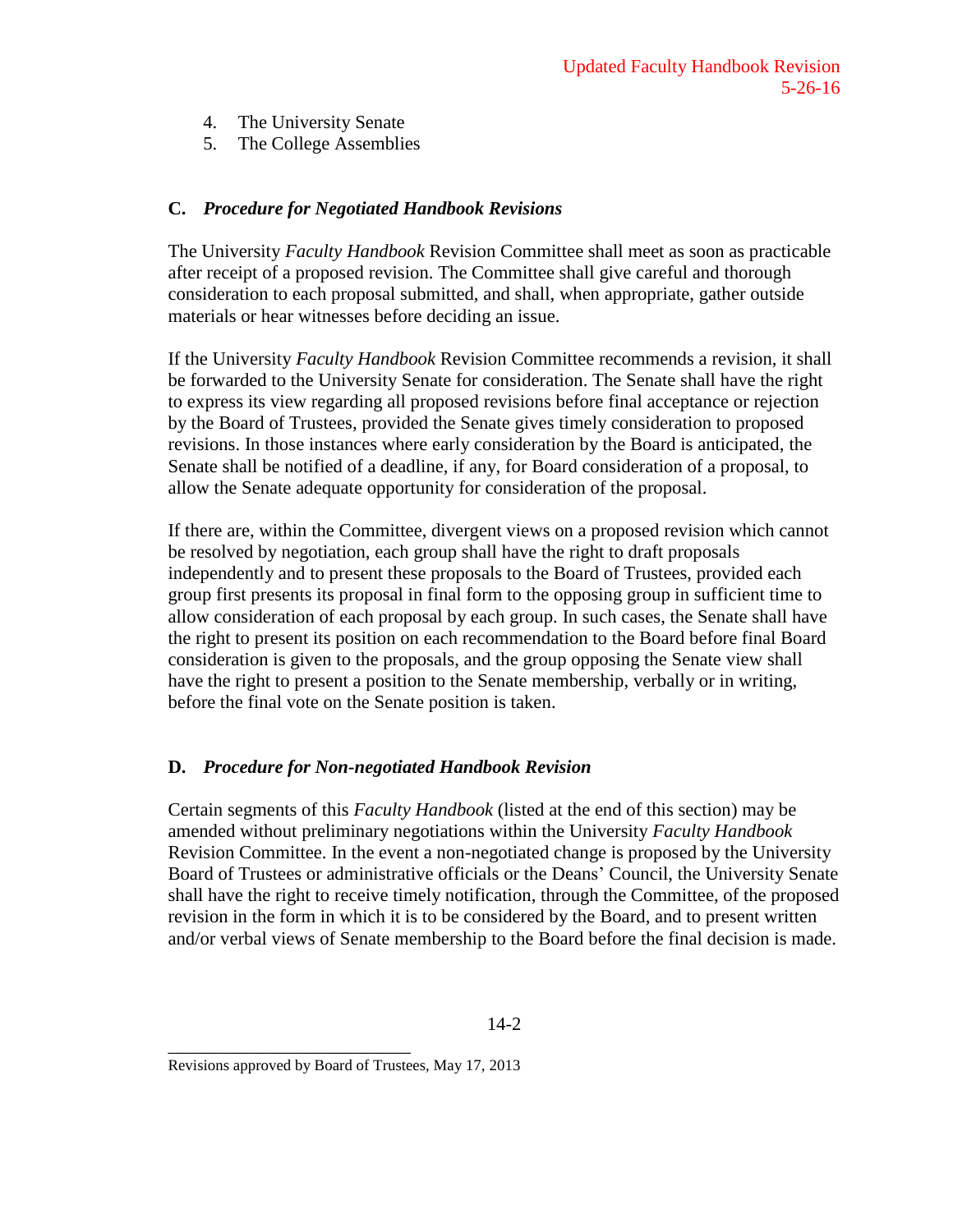Chapter 13 of this *Faculty Handbook* is amended by the University Senate as provided in its Constitution and By-laws. However, the Senate shall provide a written copy of proposed changes to Chapter 13 in their final form to the Administration through the Committee, and appropriate University officials may present their viewpoints to the Senate before the proposed revision is approved by the Senate and forwarded to the Board of Trustees for final consideration.

Changes to the following *Faculty Handbook* segments are the prerogative of the Board of Trustees:

## **1.** *Chapter 1, Sections B and D.*

The Goals Statement and the Character and Commitment Statement are amended by the Board of Trustees. However, this shall not preclude changes to these statements being suggested by members of the Ordinary Faculty, or the expressing of opinions by these members of changes proposed by the Board;

## **2.** *Chapter 1, Section E.*

The Policy on Affirmative Action/Equal Employment Opportunity is amended by the Board of Trustees;

# **3.** *Chapter 2***.**

The University administrative structure is amended by the Board of Trustees, the President or one of the Vice Presidents as authorized by the Board;

### **4.** *Chapter 3.*

Sections A and B of the University academic structure are amended by the Board of Trustees, President or Provost and Vice President for Academic Affairs as authorized by the Board. Section C is normally amended by negotiations within the College wherein a change is proposed, and between that College and the Provost and Vice President for Academic Affairs once changes have been agreed upon within the College concerned, with final approval by the Board;

# **5.** *Chapter 12.*

The Ordinary Faculty normally participates in revision of fringe benefits through a committee of the University Senate negotiating with appropriate administrative officials of the University. Changes in fringe benefits proposed by Ordinary Faculty members are forwarded by the appropriate Senate representative to the University Senate committee conducting these negotiations. Proposed changes in fringe benefits shall not be considered to be expressive of the will of the faculty unless such changes are approved by the University Senate before final consideration by the Board of Trustees;

### *6. Appendix A.*

The Charter and By-laws of Loyola University New Orleans are amended by the Loyola University New Orleans Corporation membership.